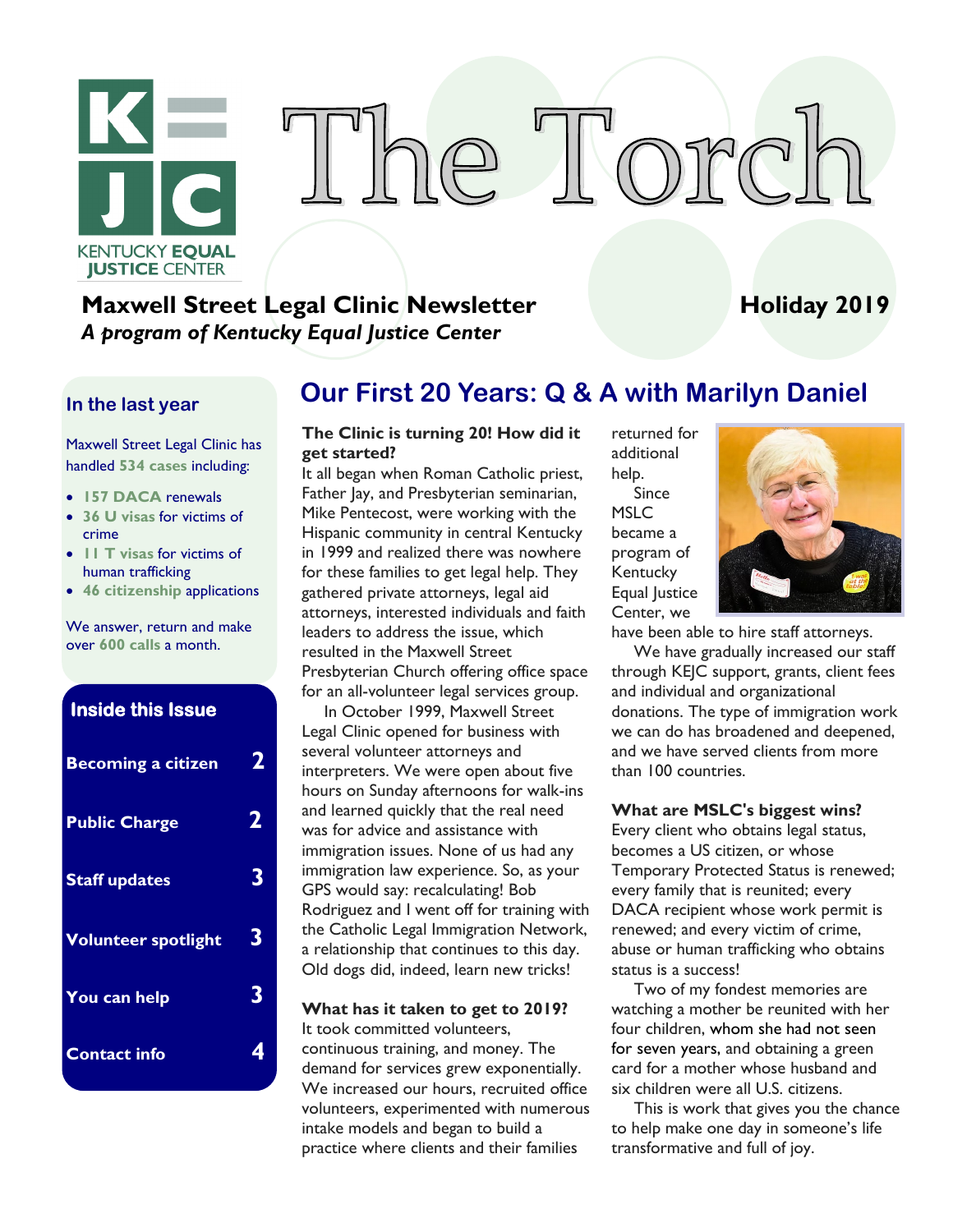#### **Personal experience: becoming a citizen**



*Maxwell Street DOJ Accredited Representative Nathalie Dietrich*

With guidance from Maxwell Street Legal Clinic, *Nathalie Dietrich*  became a naturalized United States citizen this past April. Her immigration story began when she moved to the United States in 2002. It took seven years of renewing her immigration status each year before Nathalie obtained legal permanent residency in 2009.

2009 also happened to be the year Nathalie began volunteering as an interpreter and translator at Maxwell Street Legal Clinic. Two years later, she was hired on as a part-time legal

#### assistant.

Nathalie faced a dilemma in 2012 when she had to leave MSLC and return to Spain for eight months. Permanent residents risk their status when traveling abroad for long periods of time. She says the legal advice she received from MSLC was crucial to keeping her status as a permanent resident and being able to return to the U.S.

"I had already bought a house. I could have lost everything," Nathalie said. "But because of MSLC's legal counsel, I was able to provide receipts and documents that proved I had not given up my status as a permanent resident of the U.S. and I was allowed back into the country.

In 2018, Nathalie decided to file for citizenship. Although she is a DOJ Accredited Representative, she was grateful to receive legal support from her colleagues at MSLC.

"Everything is discretionary in immigration and we live in a very hostile environment. I know of

naturalized citizens having trouble reentering the country," Nathalie said. "Even though I didn't expect to have any problems with my application, I wanted to have a representative who could advocate for me."

Becoming a client of MSLC and going through the naturalization process herself has given Nathalie a new perspective in her role as a representative. Even though she knew the ins and outs of the process and had permanent residency to fall back on, she says applying and interviewing still made her extremely nervous.

"This experience has taught me that even if you always had status and never have been deportable, it is still nerve-wracking to go into that citizenship interview because there is so much at stake. Our clients mostly have more at stake because they don't have an immigration status to fall back to," Nathalie said. "I now have a better understanding of some of the anxiety my clients experience when going into an interview."

#### **Public Charge**

Public charge is a long-standing rule that allows immigration officers to deny entrance or permanent residency to immigrants who may become "primarily dependent" on the government for support. Proposed changes to the rule dramatically expand who could be considered a public charge.

*Blocked in court:* Federal courts have issued injunctions blocking implementation of the new rule by the Department of Homeland Security. The injunctions do not block the State Department from implementing its own parallel rule.

Outreach Coordinator *Miranda Brown* says the new rule would directly affect few Maxwell Street clients but many are dropping benefits, like Medicaid and SNAP, for fear of being deemed a public charge. Miranda says MSLC's main goal is to reduce fear among immigrant communities and to reassure people of their rights to access healthcare.

**Help and advice:** The Clinic will continue helping people enroll in healthcare, providing immigration and healthcare consultations, and sharing resources and information about public charge with both state agencies and the community.

#### **DONATE today**

For our Victim of Crime Act grant, we must provide \$32,076 in cash match. **Help us meet the match! Donate** during the holidays **at bggives.org/ kyequaljustice**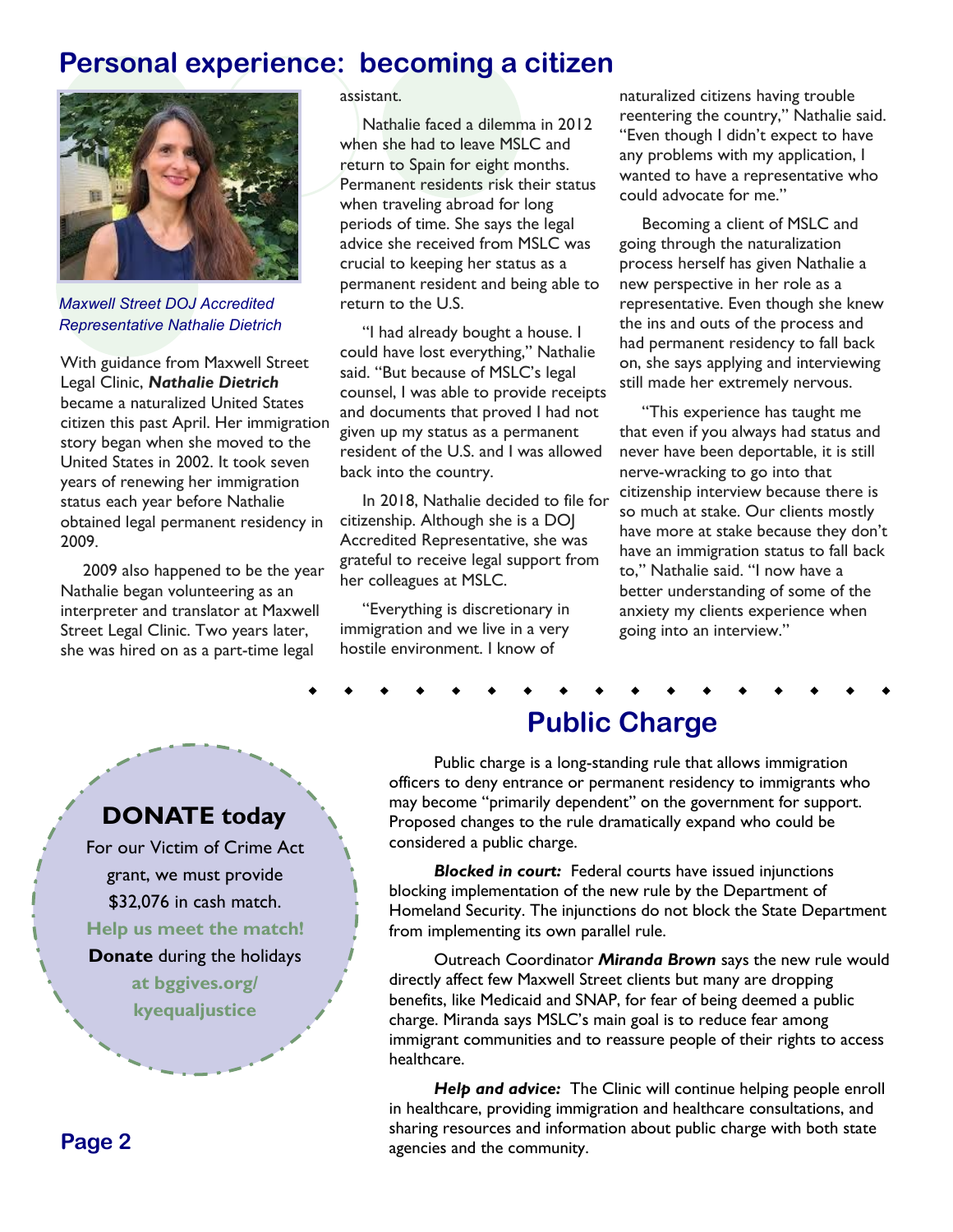#### **Maxwell Street staff news**

Maxwell Street Legal Clinic's 20<sup>th</sup> year is finishing strong. In our new and improved building, seven staff members take on new challenges and expand our caseload.

*Michelle Haubner* and *Allison Hight*, part of the Victims of Crime Act (VOCA) team, now help refugees and asylees gain citizenship.

*Leah Engle*, program director,



*Staff (left to right): Adam Kuhn, Gabriela Dawson, Allison Hight, Leah Engle, Nathalie Dietrich, Michelle Haubner, Maddy Clark.* 

took Maxwell Street's first deportation case. *Nathalie Dietrich* continues to help our neighbors gain and renew their status, while earning citizenship status herself. *Adam Kuhn* and *Gaby Dawson* joined the Maxwell Street team as our two new Spanish-speaking legal

assistants. *Maddy Clark,* VOCA Legal Assistant, has expanded her role to translating documents and interpreting

during appointments. With the help of these three, there is no doubt Maxwell Street's capacity continues to grow.

#### **Maxwell Street Legal Clinic**

#### **Celebrating 20 Years**

Watch for news of a special event in spring 2020!

#### **From compassion to action**

#### **Volunteer Spotlight**

Volunteers and interns make the work of Maxwell Street Legal Clinic possible. For the last year, **Benji Smith** has served as one of the clinic's indispensable volunteers. He commutes from Louisville to Lexington to help in the office, work with clients on their English and

provide tutoring for citizenship tests.

Benji was inspired to volunteer at MSLC after receiving legal assistance. He was so grateful to the attorney who helped him learn his rights that he wanted to pay it forward by helping others learn their rights, too.

Benji enjoys every aspect of his volunteer role, especially getting to know MSLC clients. "I think my



favorite thing so far is learning how much I have in common with the clients just through our conversations, whether it is a past or current experience, similarities we find in our family and upbringings, or a shared sense of humor," Benji said.

Benji's time at MSLC has inspired him to return to college with the goal of starting law school in 2020. He hopes to practice immigration law.

### YOU can help!

#### **Donate during the holidays!**

Your generous gift will help:

- Pay fees for *DACA applications*  for families facing severe hardship
- Pay for *Language Line* phone interpretation to fulfill our "211 for immigrants" role
- Or go *wherever needed* most
- *To make a secure donation online, visit: www.bggives.org/kyequaljustice*

**Educate:** To host a "Know Your Rights" session, call us at:

*1-859-667-4559*

**Volunteer:** For current volunteer opportunities, email: *leahengle@kyequaljustice.org*